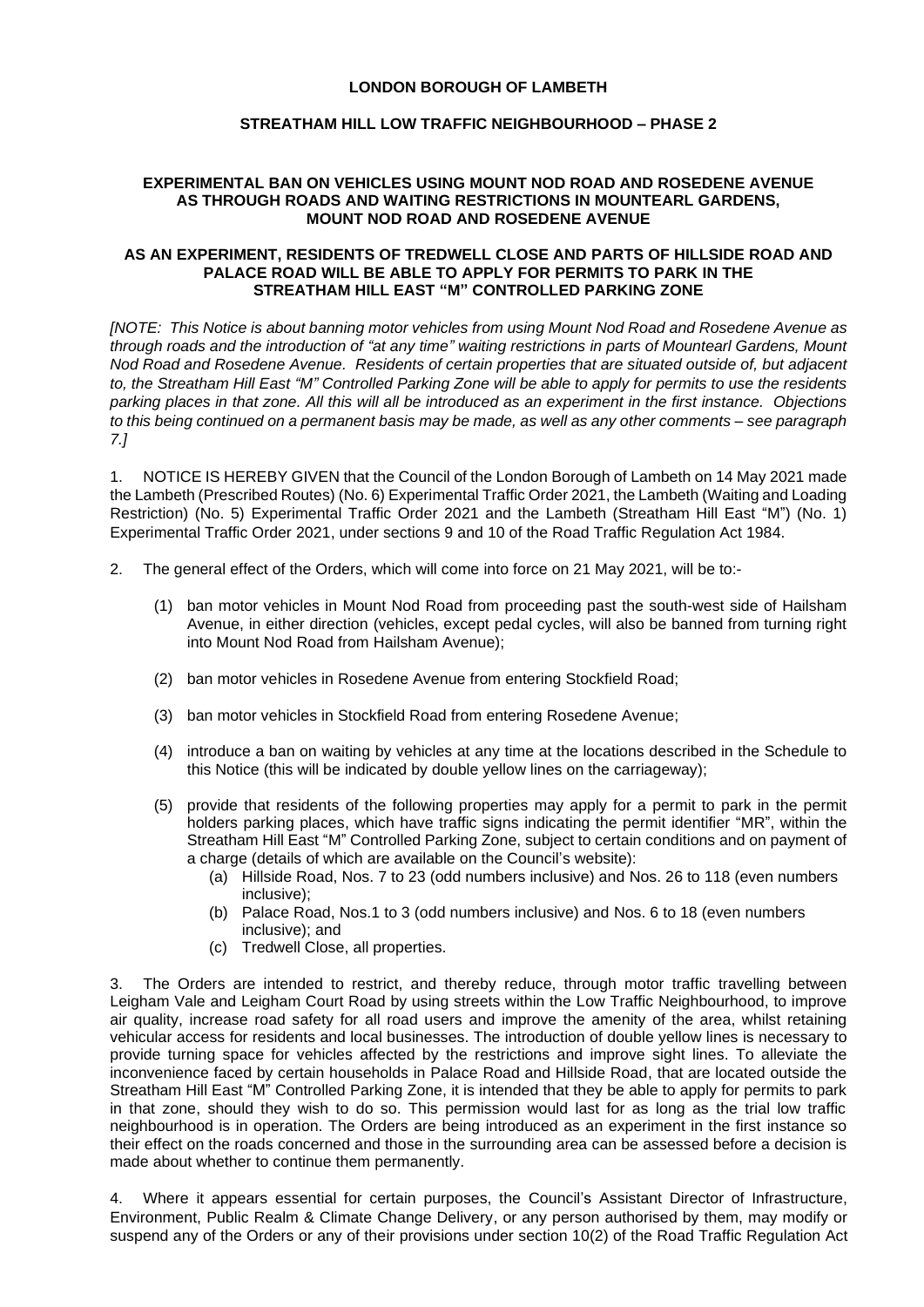# 1984.

5. If you have any enquiries about this matter, please contact the Council's Transport Team by email to: [lowtrafficneighbourhoods@lambeth.gov.uk.](mailto:lowtrafficneighbourhoods@lambeth.gov.uk)

6. A copy of each of the Orders and other documents giving detailed particulars about them (including maps) would usually be made available for inspection at the offices of Lambeth Council's Highways Team (Resident Services), 3<sup>rd</sup> Floor, Civic Centre, 6 Brixton Hill, London SW2 1EG, until the Orders cease to have effect. However, owing to restrictions relating to the COVID-19 pandemic, this is not currently possible and the Order and other documents are therefore available for inspection on-line instead at: [www.lambeth.gov.uk/traffic-management-orders.](https://eur01.safelinks.protection.outlook.com/?url=http%3A%2F%2Fwww.lambeth.gov.uk%2Ftraffic-management-orders&data=02%7C01%7CHazel.Game%40projectcentre.co.uk%7Cdb2cc4466d98464379e108d8228a177f%7C3734172ae82a4ac7a3d302949970d5e6%7C0%7C0%7C637297323791658621&sdata=%2F9T0mTHJshTJ2XJRn1W8ejKPOCPyu4ImJy8Y%2BVrLotM%3D&reserved=0) Copies of the Orders and the other documents are also available on request, by email to: [bpoulter@lambeth.gov.uk](mailto:bpoulter@lambeth.gov.uk) or by telephoning 020 7926 0209.

7. The Council will consider in due course whether the provisions of the experimental Orders should be continued in force indefinitely by means of permanent Orders made under section 6, 45 and 46 of the Road Traffic Regulation Act 1984. Any person may object to the making of the permanent Orders, within a period of six months beginning with the date on which the experimental Orders come into force or, if the any of the experimental Orders are varied by another Order or modified pursuant to section 10(2) of the 1984 Act, beginning with the date on which the variation or modification or the latest variation or modification comes into force. Any such objection or any representation must be made in writing and must state the grounds on which any objection is made and be sent to Barbara Poulter, Highways Team (Resident Services), London Borough of Lambeth, PO Box 734, Winchester, SO23 5DG (emails sent to [bpoulter@lambeth.gov.uk](mailto:bpoulter@lambeth.gov.uk) are acceptable). Any objection or representation received may be communicated to, or be seen by, other persons who may have an interest in this matter.

If any person wishes to question the validity of the Orders or of any of their provisions on the grounds that it or they are not within the powers conferred by the Road Traffic Regulation Act 1984, or that any requirement of that Act or of any instrument made under that Act has not been complied with, that person may, within 6 weeks from the date on which the Orders are made, apply for the purpose to the High Court.

Dated 14 May 2021

# Ben Stevens Highway Network Manager

Mountearl Gardens, the arm linking Leigham Court Road with Mount Nod Road

- (a) the north-west, north and north-east sides
	- (i) for a distance of 10 metres on each side of the south-westernmost arm of Adare Walk;
	- (ii) for a distance of 12 metres across the vehicular access way that lies immediately south-west of Nos. 13 to 27 Mountearl Gardens;
	- (iii) for a distance of 5 metres on each side of the vehicular access way that lies immediately north-east of Nos. 43 to 59 Mountearl Gardens;
	- (iv) for a distance of 5 metres on each side of the north-easternmost arm of Adare Walk;
	- (v) for a distance of 14 metres across the vehicular accessway that lies immediately south-east of Nos. 77 to 99 Mountearl Gardens;
	- (vi) for a distance of 12 metres across the vehicular accessway that lies immediately north-west of Nos. 129 to 139 Mountearl Gardens;
	- (vii) from the north-western wall of Streatham Ambulance Station north-westwards for 4 metres;
- (b) the south-east, south and south-west sides
	- (i) for a distance of 10 metres on the south-west side and 20 metres on the north-east side of the arm of Mountearl Gardens that lies immediately opposite the south-westernmost arm of Adare Walk;
	- (ii) for a distance of 13 metres across the vehicular access way that lies immediately opposite the entrance to Nos. 29 to 43 Mountearl Gardens;
	- (iii) from the north-east side of the pedestrian entrance to Nos. 146 to 156 Mountearl Gardens eastwards for 25 metres;
	- (iv) for a distance of 14 metres across the vehicular accessway that lies immediately south-east of Nos. 158 to 168 Mountearl Gardens;
	- (viii) from the north-western wall of No. 200 Mountearl Gardens north-westwards for 4 metres.